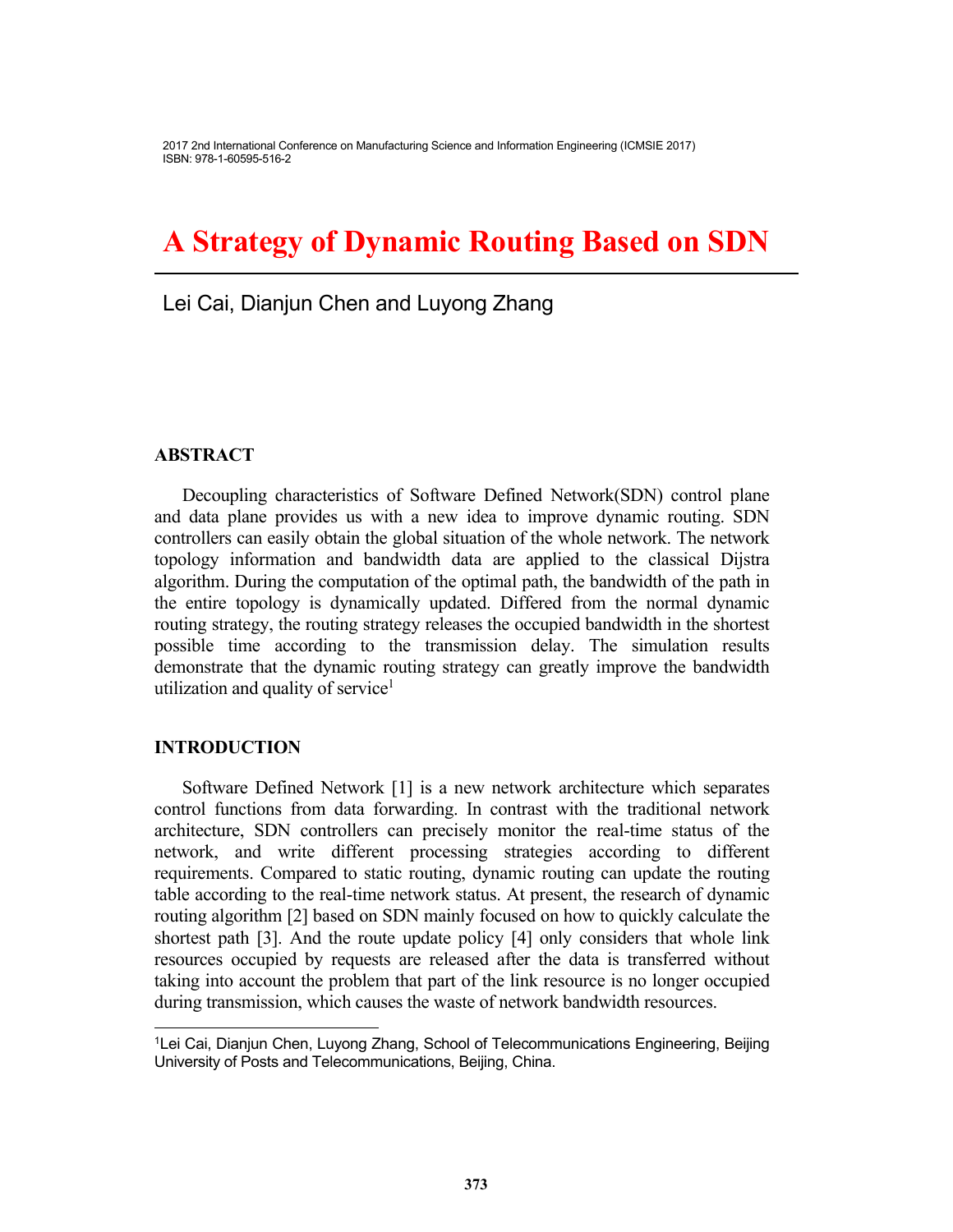To solve the above problems, the improved algorithm takes the bandwidth and network topological graph into account. Meanwhile the paper presents a dynamic routing update strategy [5], which can quickly update the link bandwidth, provide richer link choices for future requests.

### **NETWORK MODEL**

Figure 1 is a model of the realistic SDN network structure, which shows that a SDN controller is responsible for handling requests from many switches. After the initialization of the network, the SDN controller obtains the most original data (topology, bandwidth, time-delay, etc.). The improved routing algorithm runs on SDN controllers. When new requests arrive, controllers calculate the optimal path for new requests and updating the network bandwidth resources.

In this paper, an improved Salam network topology random generation algorithm is implemented. The network topology and data generated by this algorithm are used to simulate the real network situation. The algorithm adopts K mean clustering to control the density of the nodes, so that the topology connectivity and uniformity of the generated network are more close to the real network. The link delay is equal to the node distance divided by 2/3 light speed, which conforms to the actual situation. The resulting topology is shown in Figure 2.

The controller obtains the topology graph  $G = (V, E, B, T)$ ,  $V = \{v_1, v_2, \dots, v_n\}$  is a set of nodes, where each node represents a switch in the SDN network.  $E = \{e_1, e_2, \dots, e_n\}$  is a set of edges.  $B = \{b_1, b_2, \dots, b_n\}$  is a set of the edge's bandwidth.  $T = \{t_1, t_2, \dots, t_n\}$  is a set of the delay of each edge.  $R = \{r_1, r_2, \dots, r_N\}$  isa set of all requests.  $R_1 = \{r_1, r_2, \dots, r_k\}$  is a set of successful requests.  $T_i = \{t_1, t_2, \dots, t_m\}$ is a set of link transmission delay of  $f_i$ .  $B_i$  is the bandwidth required by  $f_i$ .



Figure 1. Hierarchical SDN structure.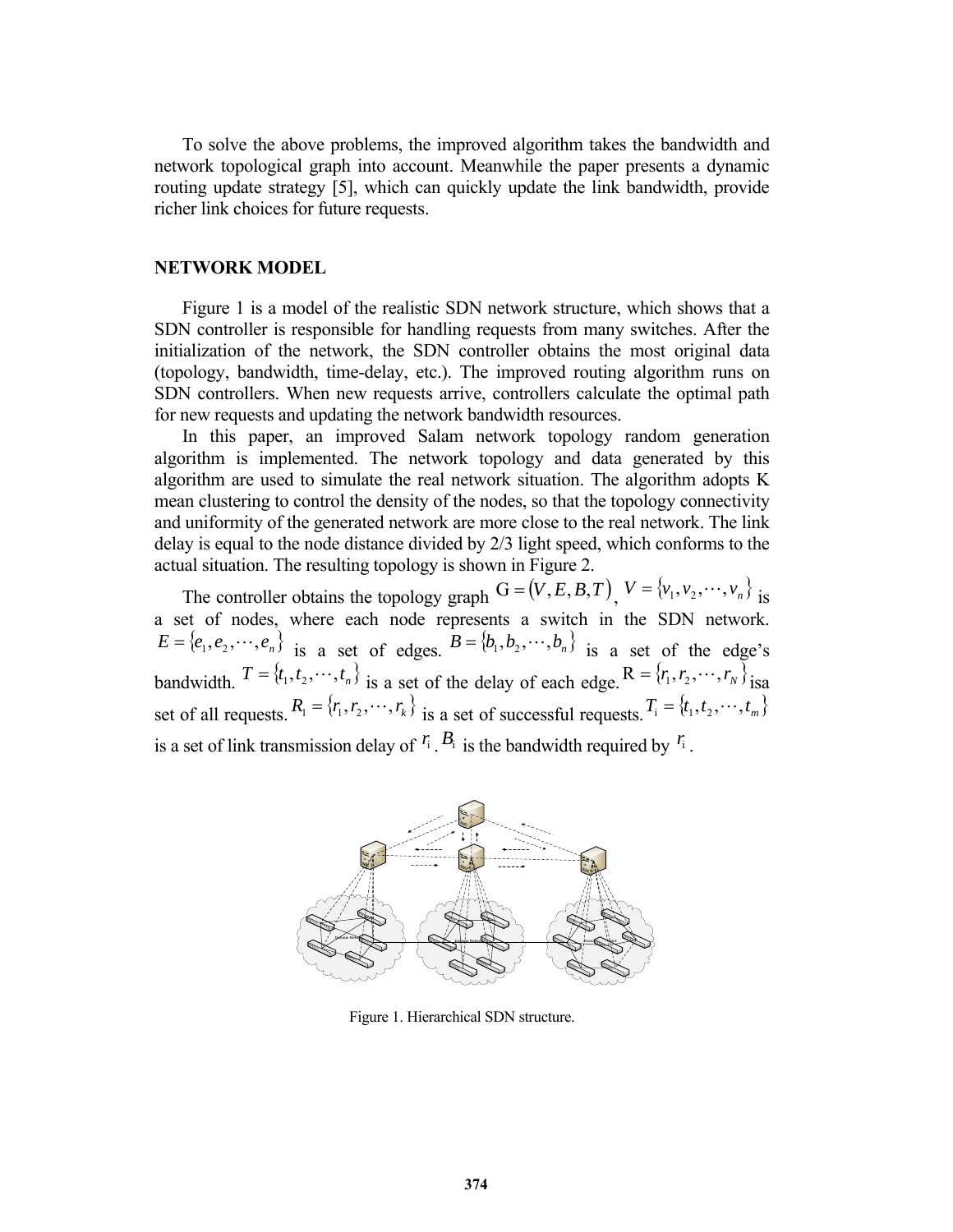

Figure 2. Network topology.

The service rate  $\varphi$  is shown in Equation (1). The bandwidth utilization  $\rho$  is shown in Equation (2),

$$
\varphi = \frac{k}{N} \tag{1}
$$

$$
\rho = \frac{\sum_{i=1}^{k} \left( B_i * \sum_{j=1}^{m} t_j \right)}{\sum_{i=1}^{n} b_i * t_i}
$$
(2)

#### **DYNAMIC ROUTING STRATEGYD**

Open Shortest Path First (OSPF) [6] protocol adopts open shortest path first algorithm. Each router in the network calculates the shortest path through the Dijkstra algorithm [7] and writes results to the routing table. As the classic routing algorithm [8] considers only the delay nodes, the link capacity is not considered. In this paper, the time delay and the bandwidth obtained by SDN controllers are all utilized to the classical Dijkstra algorithm [9]. The topology of the network makes it easy for the algorithm to know whether the nodes are connected or not. After calculating the optimal path, resources of link are updated synchronously. The algorithm flow is shown in Figure 3. The algorithm is as follows:

a, Initialization (source node U, destination node V, occupation bandwidth B),the delay from the source point to the all nodes except the source node is infinite, and the predecessor of node path is -1.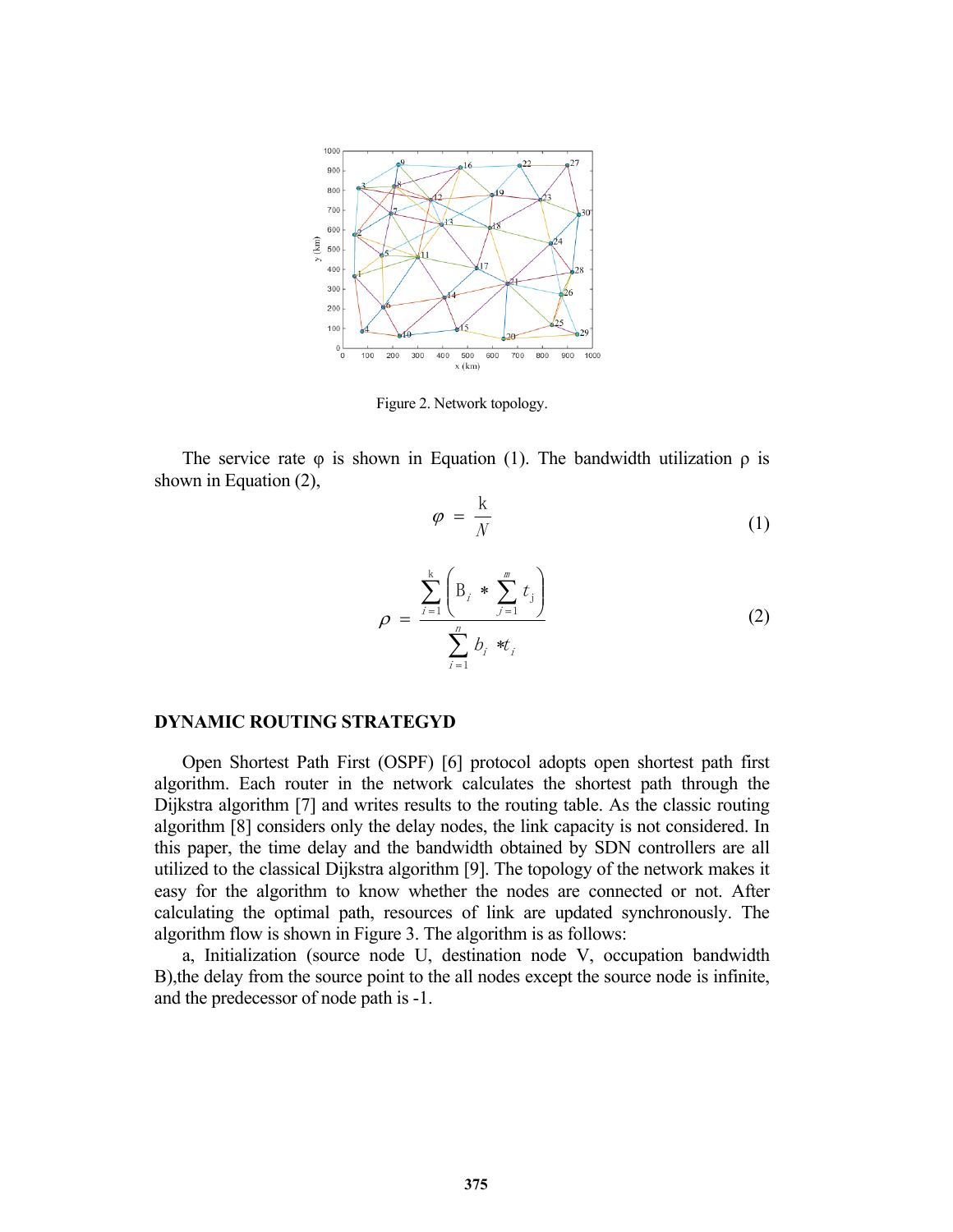

Figure 3. Algorithm flow.

b, Select T from all nodes which the bandwidth of the link from the node to the source node is greater than or equal to B and the delay is minimal. Then add T to the set of nodes that already have found the best path and remove the node from the original collection.

c, T as the central node, update the delay between other nodes and the source node; If the delay from the source point to Tis smaller than the original delay(not via node T), the modified delay value of T should be the sum of the original delay of node U and the delay between U and T.

d, Repeat steps b and c until the destination node V is in the first set

e, Update selected link resources through the above recording optimal path

The paper adopts the improved dynamic routing strategy which makes full use of the programmable features of SDN. The key of the improvement is that the data is transmitted over the part of links before the release of the bandwidth resource occupied by the link between two nodes, which ensures that the next request in the pathfinder process has a better choice.

#### **SIMULATION EXPERIMENT**

The 20-nodes network topology is selected to simulate the network structure. The random function generates a large amount of request data to simulate the real data stream. The frequency of the data request is increased from 100 times per second to 1000 times per second. Because the SDN controller is essentially a small server, this paper simulates the SDN controller with the server, runs the Dijkstra algorithm and the routing algorithm on the server, and obtains the final data through many simulation experiments. The simulation results of the bandwidth utilization and the service rate are shown in Figure 4 and 5: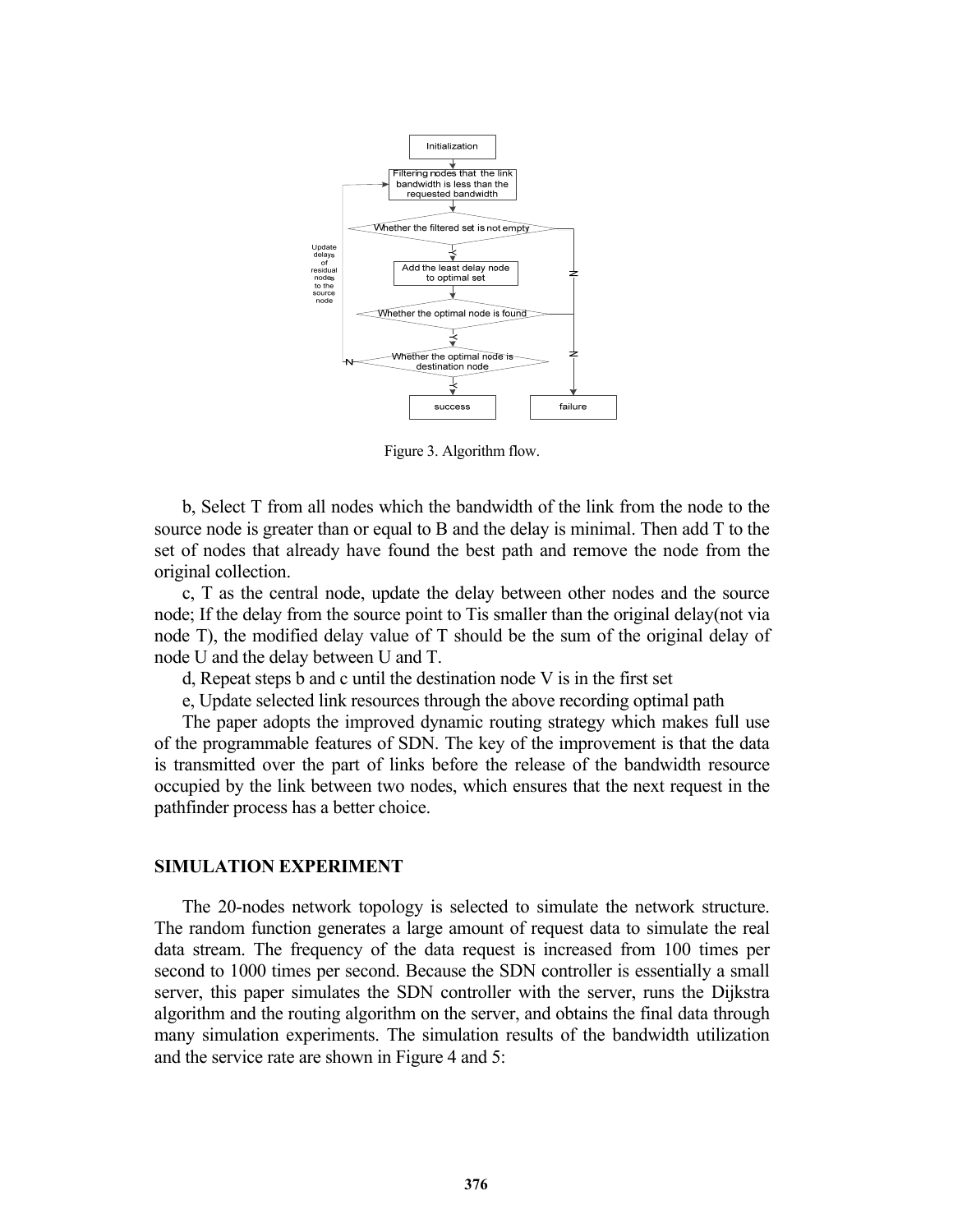

Figure 4. bandwidth utilization curve.



Figure 5. Service rate curve.

## **CONCLUSIONS**

A dynamic routing strategy based on SDN is proposed for improving network resource utilization. It combines the real-time status of the network and the network topology, which makes the algorithm addressing more in line with the actual situation of the network. Meanwhile, the network resource utilization and user service rate have improved from the results. In the case of a large number of requests, it is more obvious. In the future, we can do some further research on the convergence of the algorithm.